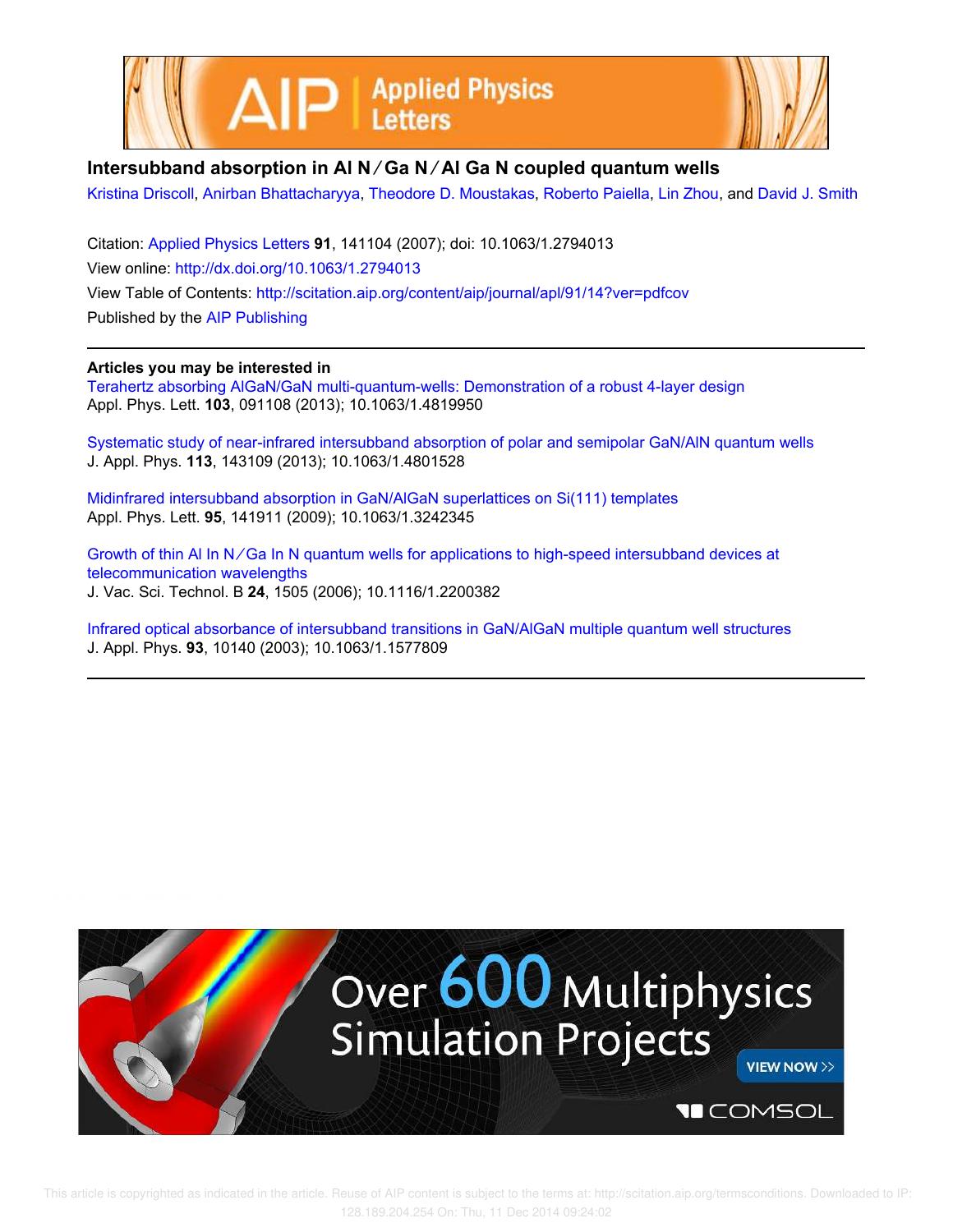## **Intersubband absorption in AlN/GaN/AlGaN coupled quantum wells**

Kristina Driscoll, Anirban Bhattacharyya, Theodore D. Moustakas, and Roberto Paiella<sup>a)</sup> *Department of Electrical and Computer Engineering and Photonics Center, Boston University, 8 Saint Mary's Street, Boston, Massachusetts 02215, USA*

Lin Zhou and David J. Smith

*Department of Physics and School of Materials, Arizona State University, Tempe, Arizona 85287, USA*

Received 28 July 2007; accepted 13 September 2007; published online 1 October 2007-

AlN/GaN/AlGaN coupled quantum wells grown by molecular beam epitaxy have been developed and characterized via intersubband absorption spectroscopy. In these structures, an AlGaN layer of sufficiently low Al content is used to achieve strong interwell coupling without the need for ultrathin inner barriers. At the same time, AlN is used in the outer barriers to provide the large quantum confinement required for near-infrared intersubband transitions. The composition of the inner barriers also provides a continuously tunable parameter to control the coupling strength. Double intersubband absorption peaks are measured in each sample, at photon energies in good agreement with theoretical expectations.  $\odot$  2007 American Institute of Physics. [DOI: 10.1063/1.2794013]

Semiconductor quantum wells (QWs) based on group-III nitride compounds can provide extremely large conductionband offsets and therefore accommodate electronic intersubband (ISB) transitions at record short wavelengths. In particular, extensive experimental work in the past several years has widely established that near-infrared ISB transitions at fiber-optic communication wavelengths can be obtained in relatively narrow GaN/AlN  $QWs$ .<sup>1-5</sup> Moreover, the strong electron-phonon interaction in these materials due to their highly polar nature yields particularly fast (subpicosecond) ISB relaxation lifetimes. These properties open up new opportunities for ISB device development, particularly in the area of all-optical switching for ultrafast fiber-optic communications.<sup>6,7</sup> Other infrared technologies also being explored include photodetectors,  $\frac{8}{3}$  electro-optic modulators,  $\frac{8}{3}$ and, with the recent demonstration of optically pumped luminescence, light emitters.<sup>10</sup>

So far ISB transitions in III-nitride materials have been primarily studied using isolated GaN/Al(Ga)N QWs. However, the development of coupled QWs (CQWs) is also highly desirable to extend the functionality and design flexibility of III-nitride based ISB devices. For example, CQWs can be used to engineer the ISB nonlinear optical properties, e.g., for resonance enhanced frequency conversion $\frac{11}{10}$  or to reduce the saturation power of all-optical switching devices.<sup>12</sup> Similarly, CQWs can be used to implement three-(or four-) level systems with the required oscillator strengths and nonradiative lifetimes necessary for the development of optically pumped ISB lasers $^{13}$  and ultimately, quantum cascade lasers. Yet, the study of III-nitride CQWs has so far been limited to only a few experimental demonstrations involving AlGaN/GaN (Ref. 14) or AlN/GaN systems.<sup>15,16</sup>

From a design perspective, the development of strongly coupled III-nitride QWs is complicated by two basic properties of these heterostructures, namely, their heavy electronic effective masses *m* \* and large conduction-band offsets which on the other hand enable the ISB transition wavelength to be extended to the near infrared as just discussed). As a result, in these QWs, the penetration depths of the bound-state wavefunctions into the potential barriers (given by  $l = \hbar / \sqrt{2m^*(E_B - E)}$ , where  $E_B$  is the barrier energy and *E* the bound-state energy) are typically very small (a few angstroms). Thus, similarly small barrier thicknesses are in general required for strong interwell coupling. The use of such ultrathin barriers is, however, undesirable since it results in bound-state energies and wavefunctions that are exceedingly sensitive to even monolayer-scale thickness fluctuations. Additionally, it leaves very little design flexibility in fine tuning the degree of interwell coupling.

In this letter, we introduce an alternative approach to the development of III-nitride CQWs, where an AlGaN alloy of sufficiently small Al content (i.e., sufficiently low conduction-band edge) is used in the inner barrier to achieve strong coupling. At the same time, AlN is used in the outer barriers to provide the large quantum confinement required for ISB transitions at near-infrared wavelengths. These structures were designed using the Schrödinger-Poisson solver described below; an example is shown in Fig. 1, where we plot the calculated conduction-band lineup and bound-state envelope functions of an AlN/GaN/Al<sub>0.39</sub>Ga<sub>0.61</sub>N CQW system. Even though a relatively thick inner barrier of 5 monolayers (ML) is used in this design, the ground states  $|1\rangle$  and



FIG. 1. Calculated conduction-band lineup and envelope functions of the three lowest bound states (referenced to their respective energy levels) of an AlN/GaN/AlGaN CQW structure, corresponding to sample A of Table I.

This article is copyrighted as indicated in the article. Reuse of AIP content is subject to the terms at: http://scitation.aip.org/termsconditions. Downloaded to IP:<br>0003-6951/2007/91(14)/141104/3/\$23.00 128.189.204.254 On: Thu, 11 Dec 2014 09:24:02

a)Electronic mail: rpaiella@bu.edu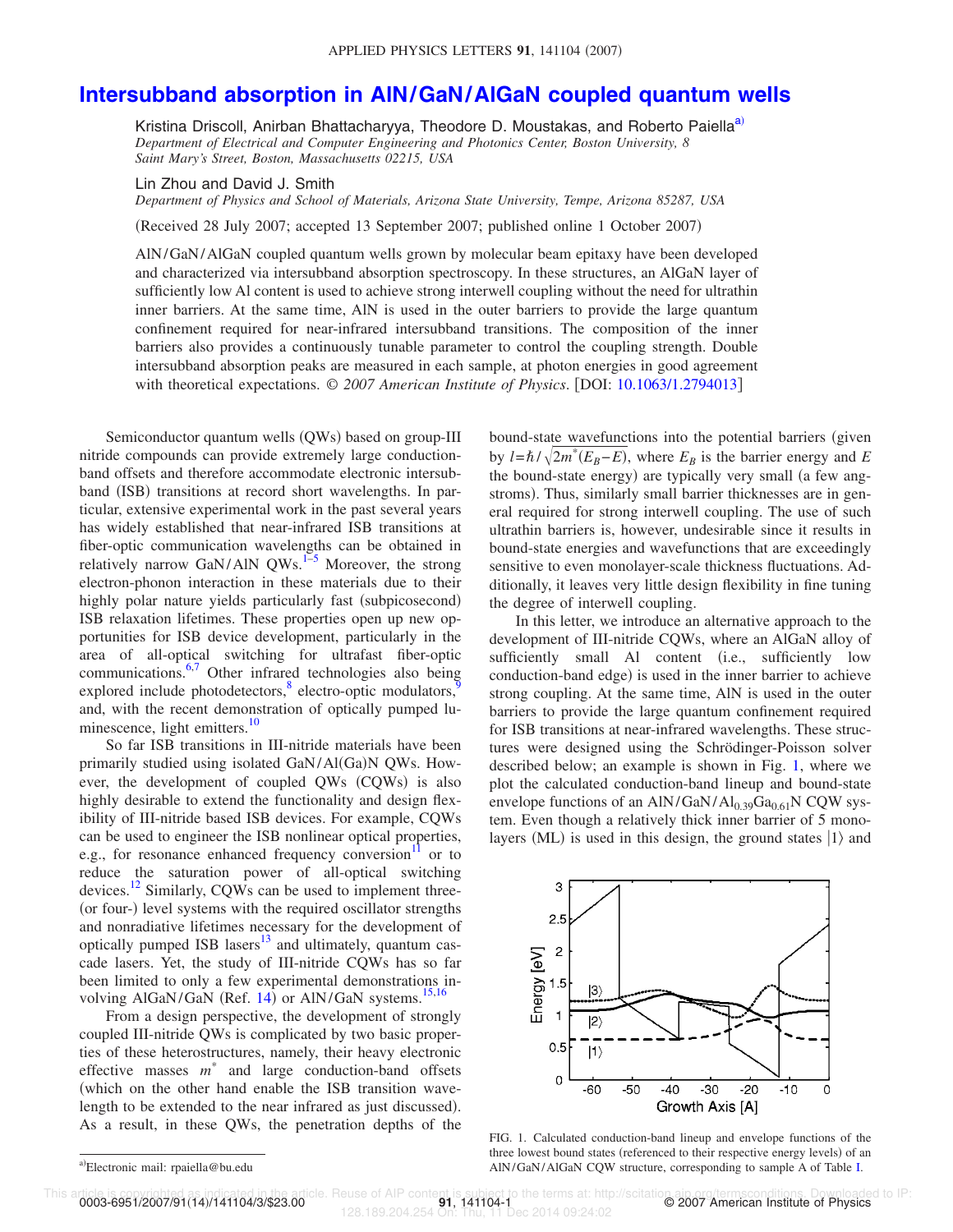

FIG. 2. On-axis  $\theta$ -2 $\theta$  x-ray diffraction scan of sample C.

 $|2\rangle$  of the two wells are optically coupled to each other by a sizeable electric dipole moment of about 3.6 Å. By comparison, obtaining similar  $|1\rangle$ - $|2\rangle$  and  $|1\rangle$ - $|3\rangle$  transition energies and dipole moments with AlN/GaN/AlN CQWs would require ultrathin AlN inner barriers of nearly 1 ML. Moreover, the Al content  $x$  of the inner barrier provides a continuously tunable design parameter to control the QW coupling strength. In particular, in the limit  $x \rightarrow 0$ , the CQW potential profile approaches that of an isolated QW, where only a single ISB absorption peak, associated with the  $|1\rangle$ - $|2\rangle$  transition, is typically resolved.<sup>17</sup> Conversely, as *x* is increased, the degree of interwell coupling is reduced, and the strength of the "intrawell" transition  $|1\rangle$ - $|3\rangle$  is increased relative to that of the interwell transition  $|1\rangle$ - $|2\rangle$ .

Three AlN/GaN/AlGaN CQW structures of different AlGaN compositions (labeled A, B, and C in the following) were grown for this study, using a Varian Gen-II plasmaassisted molecular beam epitaxy reactor. After nitridation of the *c*-plane sapphire substrates, an AlN buffer layer ( $\sim$ 0.4  $\mu$ m thick in samples A and B,  $\sim$ 1.5- $\mu$ m thick in sample C) was first deposited followed by 30 CQW periods and by an  $\sim 0.2$ - $\mu$ m-thick AlN cap. All layers were formed under group-III-rich conditions to promote two-dimensional growth. Since Al atoms are not readily desorbed from the surface at the growth temperature of  $770\text{ °C}$ , growth interruption under nitrogen flux was performed after deposition of each Al(Ga)N layer to consume excess Al accumulated on the surface. While this procedure allows for improved thickness control, it may also result in enhanced surface roughness depending on the duration of the growth interruption. Thus, a small flux of In was also used during growth of the Al(Ga)N layers because of the beneficial role played by In as a surfactant.<sup>18</sup> The In flux was chosen to guarantee sufficient surface coverage without incorporation. In order to populate the lowest electronic bound state in each CQW, the wider wells were doped *n* type with Si to the level of a few  $10^{19}$  cm<sup>-3</sup>.

The structural properties of the three samples were characterized by high-resolution x-ray diffraction (HRXRD), cross-sectional transmission electron microscopy (XTEM), and Rutherford backscattering. HRXRD data are shown in Fig. 2 where we plot an on-axis  $\theta$ -2 $\theta$  scan for sample C: several superlattice peaks are clearly resolved, indicating excellent periodicity of the overall CQW structure. The smaller amplitude of the second satellite peak *P*−2 relative to the This anticle is copyrighted as notcaled to the article. He use of AIP content is subject to the tel-t-t/  $2(2)$ ntp://scitation.aip.org/t999/929nditions. 934/942aded to IP:<br>third one  $P_{-3}$  is an interference effect, whic



FIG. 3. Cross-section electron micrograph of sample C. The darker and lighter areas correspond to GaN and AlN, respectively. The AlGaN barriers appear as gray regions between the coupled GaN wells.

previously observed in GaN/AlGaN superlattices.<sup>19</sup> From these HRXRD data and our calibrated growth rates, the individual layer thicknesses were estimated. An XTEM image of the same sample is shown in Fig. 3, where very well defined AlN/GaN interfaces are observed. The inner AlGaN barriers are also visible, although their clarity is limited by the image contrast. Finally, the coupling-barrier Al content for each sample was computed from the individual layer thicknesses and the average Al concentration, as measured by Rutherford backscattering. The resulting parameters are listed in Table I, where each thickness has been rounded off to an integral number of monolayers (with  $1 \text{ ML} \approx 2.5 \text{ Å}$ ). In each case, period-to-period and in-plane thickness variations by at least 1 ML should be considered, so that the three samples are in fact very similar to one another with regard to the well and barrier widths. On the other hand, they differ substantially in the Al concentration of the coupling barrier, which increases from 39% in sample A to 48% in B to 53% in C.

The ISB absorbance spectra of the three CQW structures were measured at room temperature with a Fourier transform infrared (FTIR) spectrometer and a cooled HgCdTe detector. To achieve a multipass waveguide geometry, the substrate of each sample was mirror polished and two opposite facets were lapped at 45°. Light from the FTIR internal source was then coupled in and out at normal incidence through these facets. In order to exclude effects due to the substrate, the infrared transmission spectra of *p*- and *s*-polarized light were normalized with respect to those through identically polished bare sapphire samples.

TABLE I. Estimated layer thicknesses (starting from the AlN outer barrier) and coupling-barrier Al content of the three samples studied in this work, and corresponding experimental and theoretical energies of the  $|1\rangle$ – $|2\rangle$  and  $|1\rangle$ - $|3\rangle$  ISB transitions.

| Sample | <b>Thicknesses</b><br>(MLs) | Inner-barrier<br>Al content $(\% )$ | Measured<br>transition<br>energies $(meV)$                                    | Computed<br>transition<br>energies $(meV)$ |
|--------|-----------------------------|-------------------------------------|-------------------------------------------------------------------------------|--------------------------------------------|
| А      | 10/6/5/5                    | 39                                  | 429/611                                                                       | 454/602                                    |
| B      | 9/5/5/5                     | 48                                  | 457/631                                                                       | 461/619                                    |
|        |                             |                                     | isct to the t414795{5http://scitaton.aip.org/t465{626nditions. 445M6?5aded to |                                            |

128.189.204.254 On: Thu, 11 Dec 2014 09:24:02